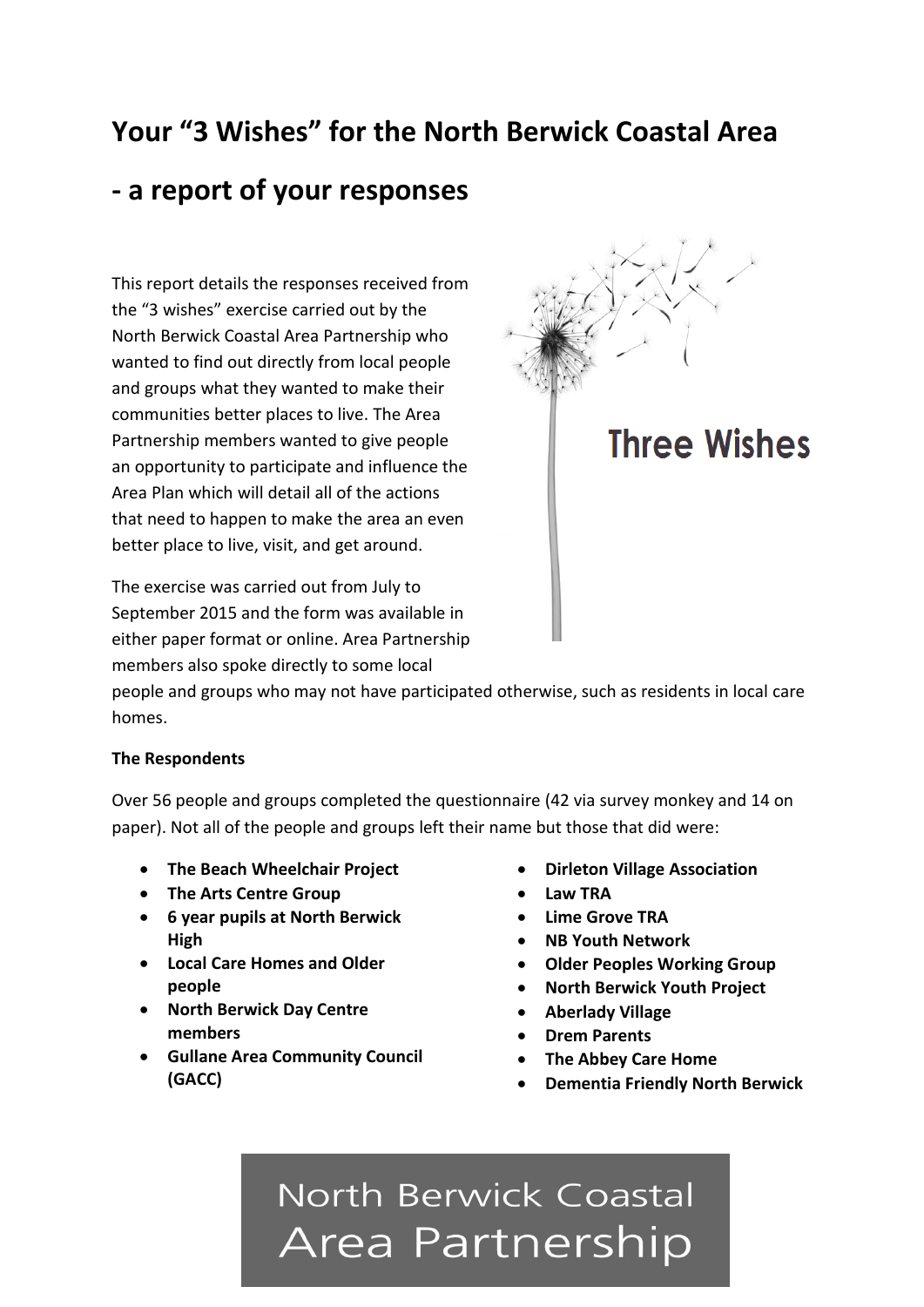#### **What we wish for our children to lead happy, healthy lives**

We wish for more opportunities for children to play both indoors and out by developing more soft play type activities and using models such as "the Play Ranger" that use challenging and risky play opportunities in safe environments. This should include providing opportunities for parents to socialise and play together too!

*"Soft play" "Soft play centre for the kids" "Support for outdoor play" "Play ranger service" "More opportunities for children to play together" "More support for early learning and play" "More opportunities for parents to get together" "Make the Lodge safe by fencing the big drop down to cemetery and Law Road so that toddlers can't fall down there" "children from surrounding area get out onto the beach""When Nursery moves to Primary School Campus the Community Centre could expand into that space, increasing capacity and breadth of activities. One room would be permanently used for Playgroup, who could leave everything set up, rather than setting up and packing everything away every day"*

We wish for more support and education for families from the start of parenthood...

*"Support for mothers with post natal depression" "More family support" "Support for children living in poverty" "Young people taught more about parenting" "Encourage groups (especially those who have long waiting lists) to help children from chaotic families to access their club/group/service, then to actively support them to participate. Groups may need training or support to understand the benefits this could bring to their organisation and the community as a whole"*

#### **We wish for our young people to be able to participate in a range of activities**

We wish for more and better facilities across the area that can offer a range of activities and services along with more relevant community events aimed at young people. We wish for these to be inclusive and supportive

*"Maintain Existing Youth Provision" "More activities for young people" "More facilities for teenagers" "More focus on the older youths age group in the town with perhaps water based activities for them to use, ie, floating platform in West Bay to allow/encourage swimming away from the harbour area" "Improve facilities for young people in the area including school" "Cinema for young people" ""More area where youth to play"*

**"Hold a dedicated youth event, possibly a mini music festival and hold it annually"** *"An Annual Youth Event for young people" "Music festival aimed at teens" "An annual youth event – Mini festival – Music event in the lodge" "Hold a dedicated youth event, possibly a mini music festival and hold it annually"*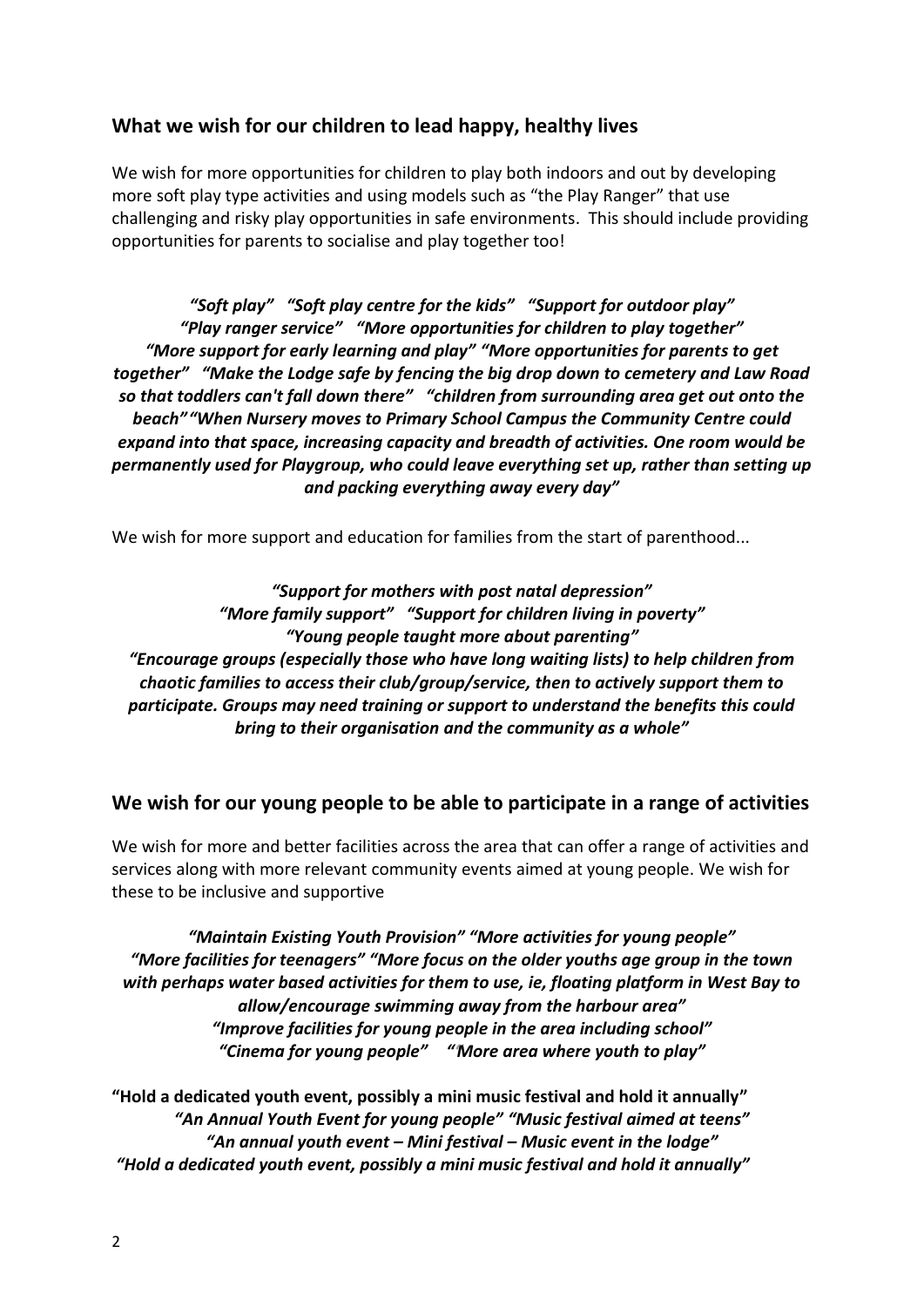This includes upgrading or building new premises for the North Berwick Youth Project so it can offer a wider range of activities and have technology to show films. It should also be promoted so that more young people use it.

*"Re-decorate the youth project – paint, new lights, new chairs, serving area with Coffee machine and facilities for light snack" "Proper advertising, signage for outside the building" "Residentials" "Upgrade of the kitchen in the Hope Rooms – Better work space, new cooker to meet the needs of all users and new equipment – Baking, pots etc" "Youth cafe doesn't attract enough people – larger space, targeting all groups of people not just one particular group"*

Replace the Space is a common wish for young people in the area. A replacement facility could include a dedicated youth project.

*"Activity hub – similar to Ryze / Space for young people aged S1 - 20 years/ purpose built Youth Project" "A new facility to replace The Space" "A new Youth Centre (the Space has gone)" "Help The Space to re-establish itself in North Berwick. This was a great community facility for kids of all ages" "Provide a facility like 'the space' for young people/kids" "Something to replace The Space" "Youth club for about age 10+. Now space has closed there's a big gap" "Purpose-built facility for the Youth Project" "youth centre like the space" "Community "space" (similar to The Space/ now closed and replaced with housing)" "More indoor facilities and hang out areas now that the Space has closed"*

We wish for young people to be included and supported and cost must not be a barrier to their participation. We can do this by reducing the cost of access to leisure activities and expanding the existing bursary scheme to include sports and leisure activities. We wish for public transport that supports this.

*"Fund bursaries through all sports clubs, classes and activities, so that children from all backgrounds have the chance to learn new skills, exercise regularly and have a sense of belonging in their community"*

*"Expand the bursary scheme to allow access to sport and other activities" "Activity budget for young people to try sports in the local community – sailing, tennis, golf etc (For young people whose families are on low income)"*

*"Reduce the cost of access to leisure activities and expand the existing bursary scheme to include sports and leisure activities"*

*"Crazy golf sports centre discounts for high school students"*

*"Secure the future of the Healthy Respect Drop in at the High School" "Introduce Raising Children with Confidence" "Hold a SAFE event" "An Outreach Programme" "unemployed youth into volunteering" "ARTS CENTRE WITH ACADEMY for young people to learn new skills and gain work experience" "Academy for young people - employment and work experience"*

*"Out of school Opportunities for young people to expand their horizons"*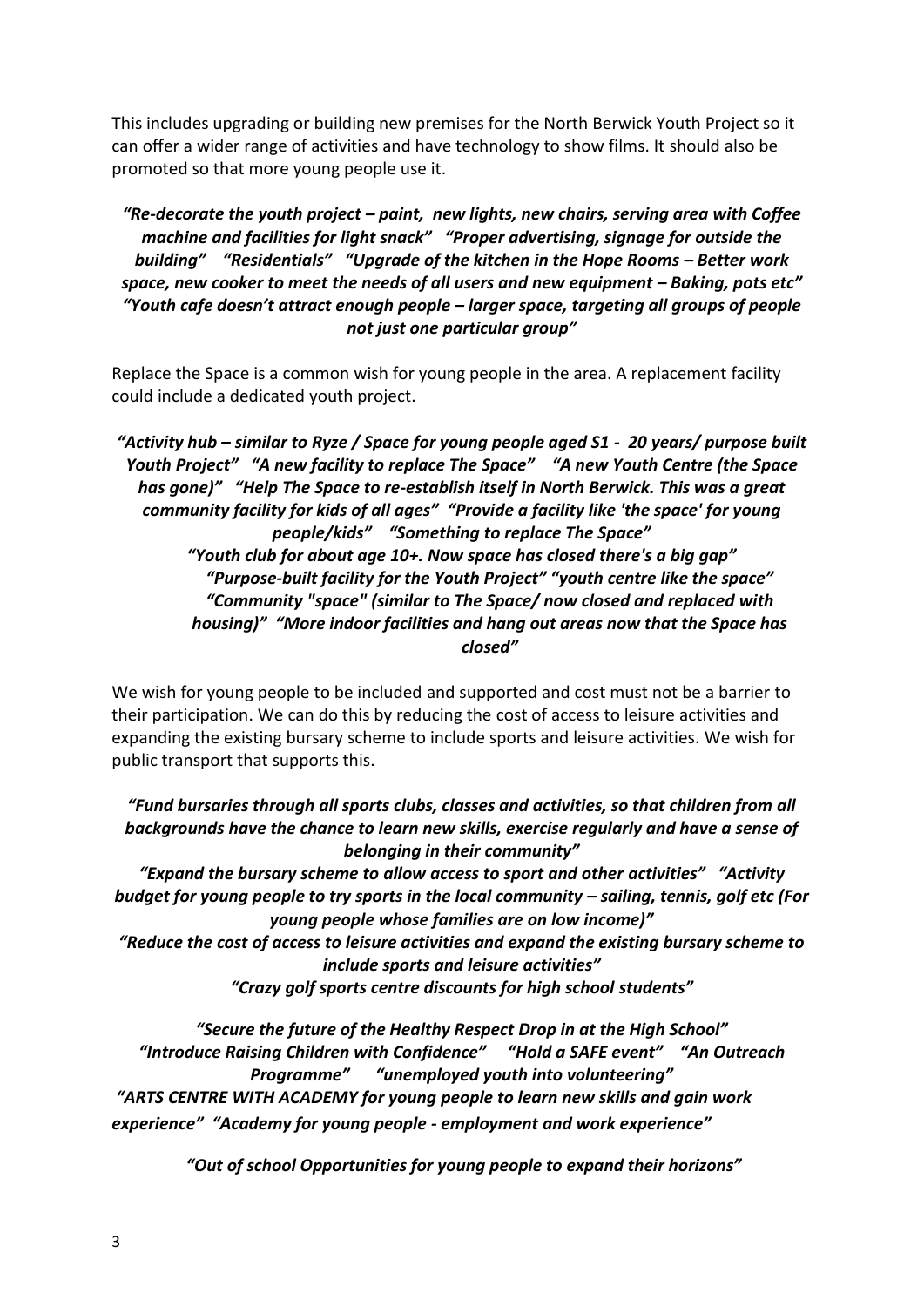#### *"For our children and their children to be more involved in decisions about their futures including decisions that affect their old age like care homes and services"*

We wish for better public transport for young people so they can access education, leisure and social opportunities

## *"Improve public transport for young people by improving timetables, more comfortable/ cleaner busses, cheaper (i.e for those in full time education or under 18)" "Better public transport so young people can participate"*

## **We wish for older people to be included in their communities**

We wish for services and facilities to be accessible, inclusive and supportive of older people and for local residents to help older people feel part of the community through being neighbourly and volunteering with local organisations

*"Work with the Area Partnership to recruit a link worker who will inform older people in the community of the services and resources that are available to them" "For every event and place in the community to be welcoming and accessible to people with dementia and their families and friends - all it takes is a bit of understanding and empathy" "For people with dementia to feel able to speak out about their desires and experiences and not be discriminated against or feel embarrassed by their condition" "Care for the elderly at home needs to be better monitored by the council, they are not getting the best service" "To secure the future of " The Eddington Hospital " "More sport targeted at older people. Eg table tennis club"*

We wish for North Berwick Day Centre...

*"A bigger budget" "Bigger premises" "Sensory room" "More free entertainment for day centre" "More volunteers (male and female) across all age groups" "More outdoor activities" "More diverse activities for the elderly" "Mix with other groups and speakers from them" "New large screen TV for day centre" "The Day Centre will need to expand to accommodate our ageing population....a bigger facility is needed"*

There are distinct wishes for older people which include transport options that suit their needs, especially to access health services, social activities and local shops.

*"older people less mobile to get out and about" "Transport for outings" "Bus to Tesco to do the shopping" "Improvements to cross county transport (buses)" "Develop voluntary car schemes and expand through the Ward"*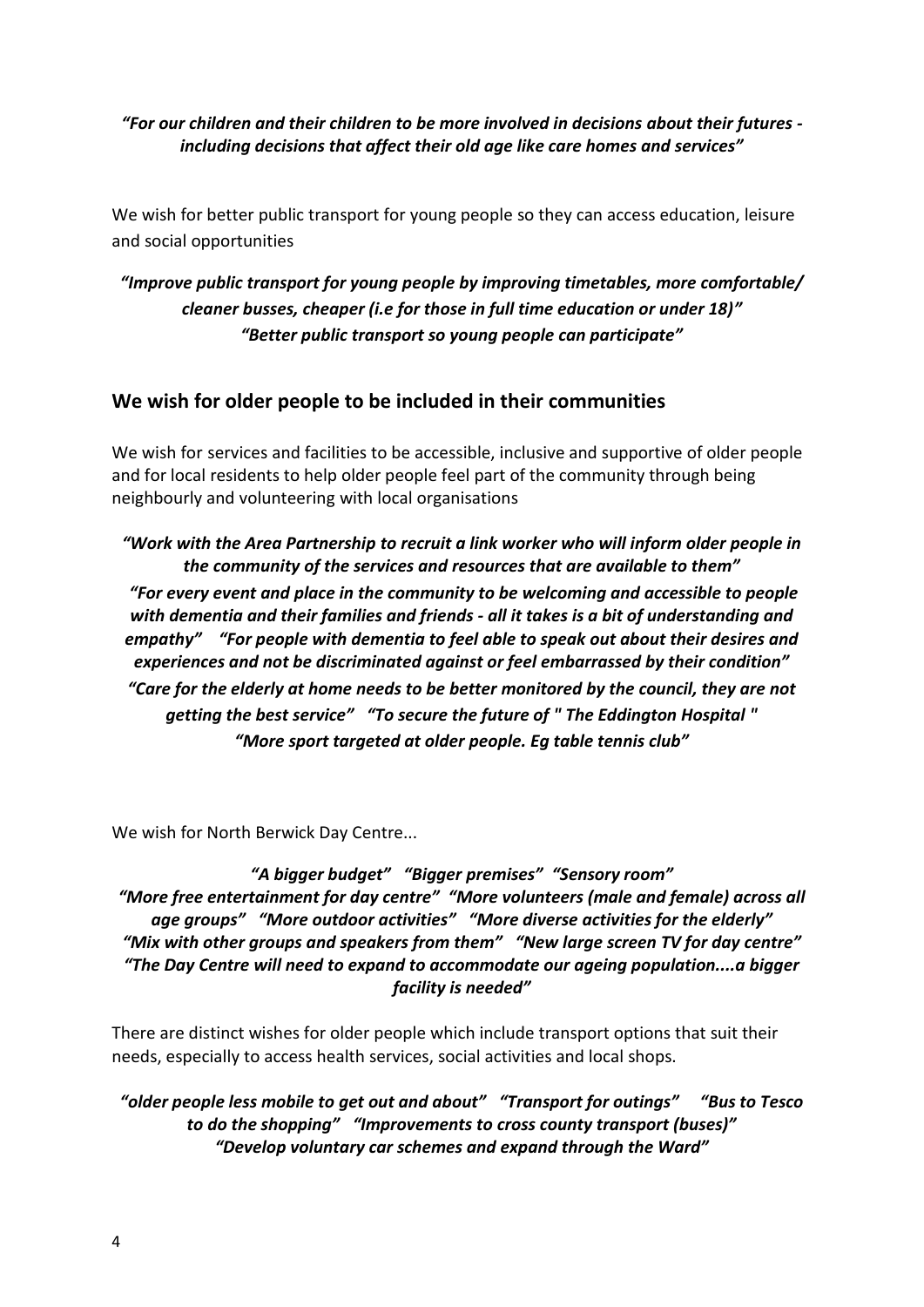For older people to feel included and involved by increasing their access to leisure time activities and to IT equipment so they can keep in touch with friends and family.

*"To grow flowers and vegetables" "To be able to go to things in the town - music, plays etc" "to see the opera again" "More time with children and YP doing things together" "To be able to access gardens like Dirleton gardens" "Dancing" "Befriending services for older people and their carers across the Ward"*

> *"Lap tops/ipads, in particular to talk to family and friends far away" "Projector screen at the Abbey" "IT and i pads" "Computers"*

#### **We wish for our villages to have the facilities and services that residents need**

**For Aberlady** we wish for fun play places for children and young people with safer roads and spaces for socialising for everyone

*"New swings in the play park beside the school" "Outdoor facility for skaters and scooters" "Covered area for young people to congregate" "Soft play facilities" "Improvements to school building and facilities"*

*"Better public transport to enable residents to access services and facilities in neighbouring villages" "A safe cycle route between Ballencrieff and Aberlady" "Improved speed enforcement measures at the west entrance to the village, by Waterston House"*

*"Access to allotments to allow residents to grow fruit and vegetables" "Picnic tables in communal areas and play parks" "More bins for rubbish and dog mess"*

**For Dirleton** we wish for children to be able to access local services for minimal cost and for the school to have the facilities and resources it needs

*"Free access to all school children to attend Dirleton Castle. Currently only DIrleton Village Association members can do this for £10 per year but this excludes Dirleton School children who live outside the village"*

*"Support Dirleton Playgroup who pay huge rental fees for Church Hall- over £3,500 whilst other local groups pay less than £100"*

*"Cost of playpod store at school and any associated planning, erection and filling costs in line with government recognition of outdoor interactive play"*

*"Dirleton primary needs a new shed for their play pod initiative. They need more bike racks (1 family can fill the current facility)"*

*"Funding for school receptionist to work 8.30-3.30 in keeping with the requirements of the head teacher from a work load point of view & also to facilitate best use of their time in able available for parental interaction, discussion, form filling and daily matters"*

*"School to have outdoor tap re-instated that was taken away without permission by buildings who carried out extension"*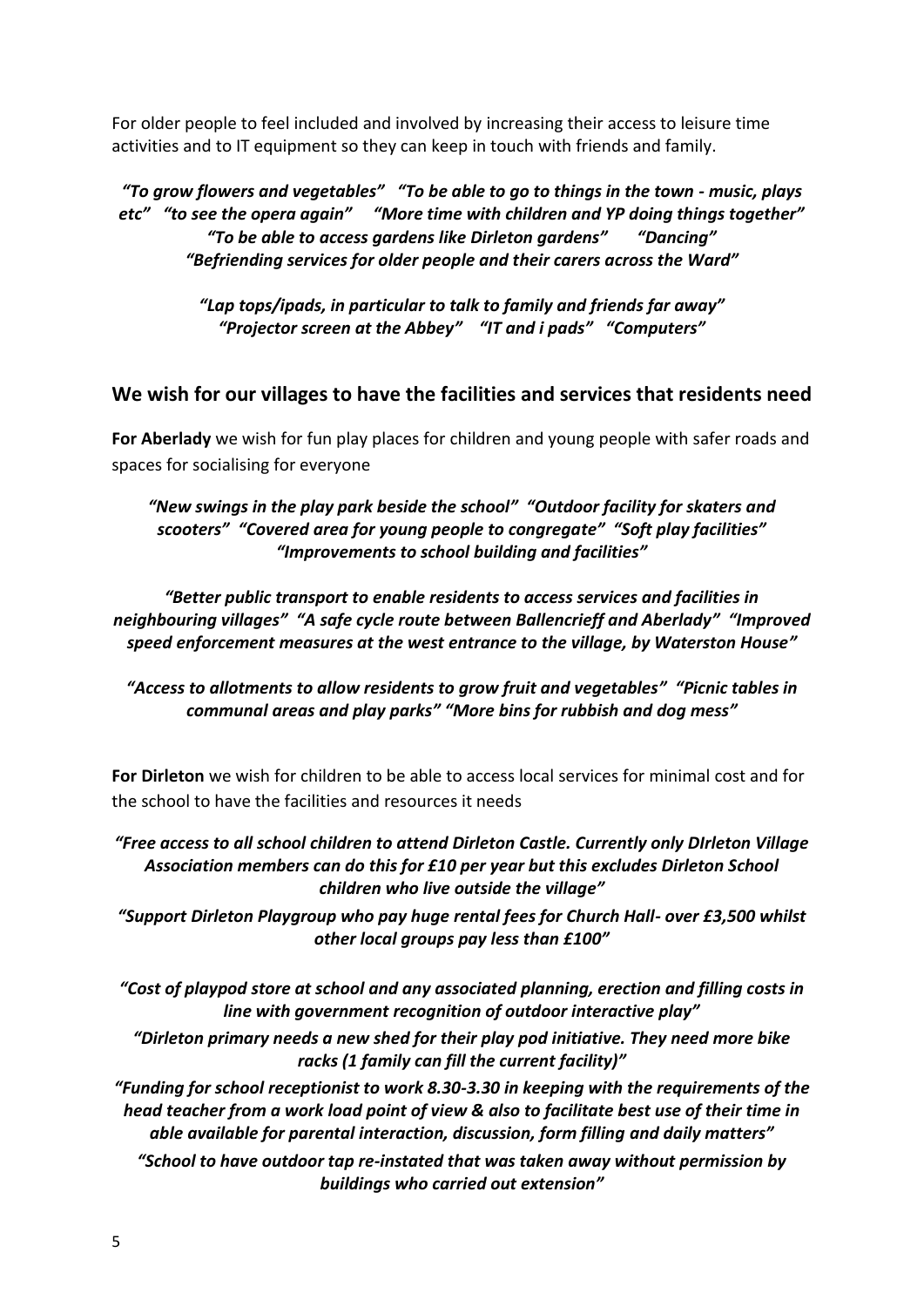We wish to be able to get about the village, to the beach and beyond

*"Construction of a roadside path and cycle track to Yellowcraig. The road to Yellowcraig is busy and the first section has no roadside path. Construction of this and upgrading of the existing path at the Yellowcraig end would improve safety for both pedestrians and cyclists" "Dirleton Village - footpath from Ware Road to Yellowcraig clear and make good" "Bicycle rack in school playground with a Perspex shelter to cater for current school children and encourage others"*

*"To facilitate proper use of Drem train station by ensuring a cycle path is created from Dirleton to Drem via Fenton Barns and also Gullane to Drem"*

*"To ensure that the John Muir pathway from Abbotsford road can be taken safely by children travelling to Dirleton School by bicycle which only requires a short distance of pathway to be cleared out properly"*

We wish for improved social and leisure spaces for residents and visitors

*"Enhancement of the Village Toilet facilities. These are situated near the entrance to the Castle and are the only public facilities in the village. Their current condition is very poor to the point where most visitors would decline to use them" "Dirleton Village public toilets – refurbish"*

*"Reorganisation and improvement of the area adjacent to the Castle Entrance. Apart from the Toilet Block (see above) the car park and play area have also declined into a poor condition and become overgrown with trees to the point where they detract from the amenity. Some of the bench seating in the area around the bus stop area also needs replacing. This area needs redesigning and landscaping appropriately"*

*"Dirleton Village Green benches - refurbish/repair and maintenance or replace" "To patrol and enforce dog walkers to keep Yellowcraigs beach, play park and surroundings area a dog dirt free zone including the erection of a fence to stop dogs enter in play area with clear signs that dogs are NOT allowed in this area" "Junction of the North Berwick/ Fenton Barns road junction – pavement required for pedestrian/safety reasons etc"*

**For Gullane** we wish for better play areas for our children and young people and support for our local groups

*"Gullane recreation park needs redesigning as a place for all especially for young people"*

*"Improve the children's play areas at Goose Green and sports field"*

Support for *"Gullane village hall" "Gullane sports development trust" "Gullane athletic" "Gullane Playgroup" "Gullane nursery" Gullane School*

We wish the community had the facilities and social spaces it needs

*"Installation of broadband to the village hall (Gullane) to allow us to offer new opportunities to the community users"*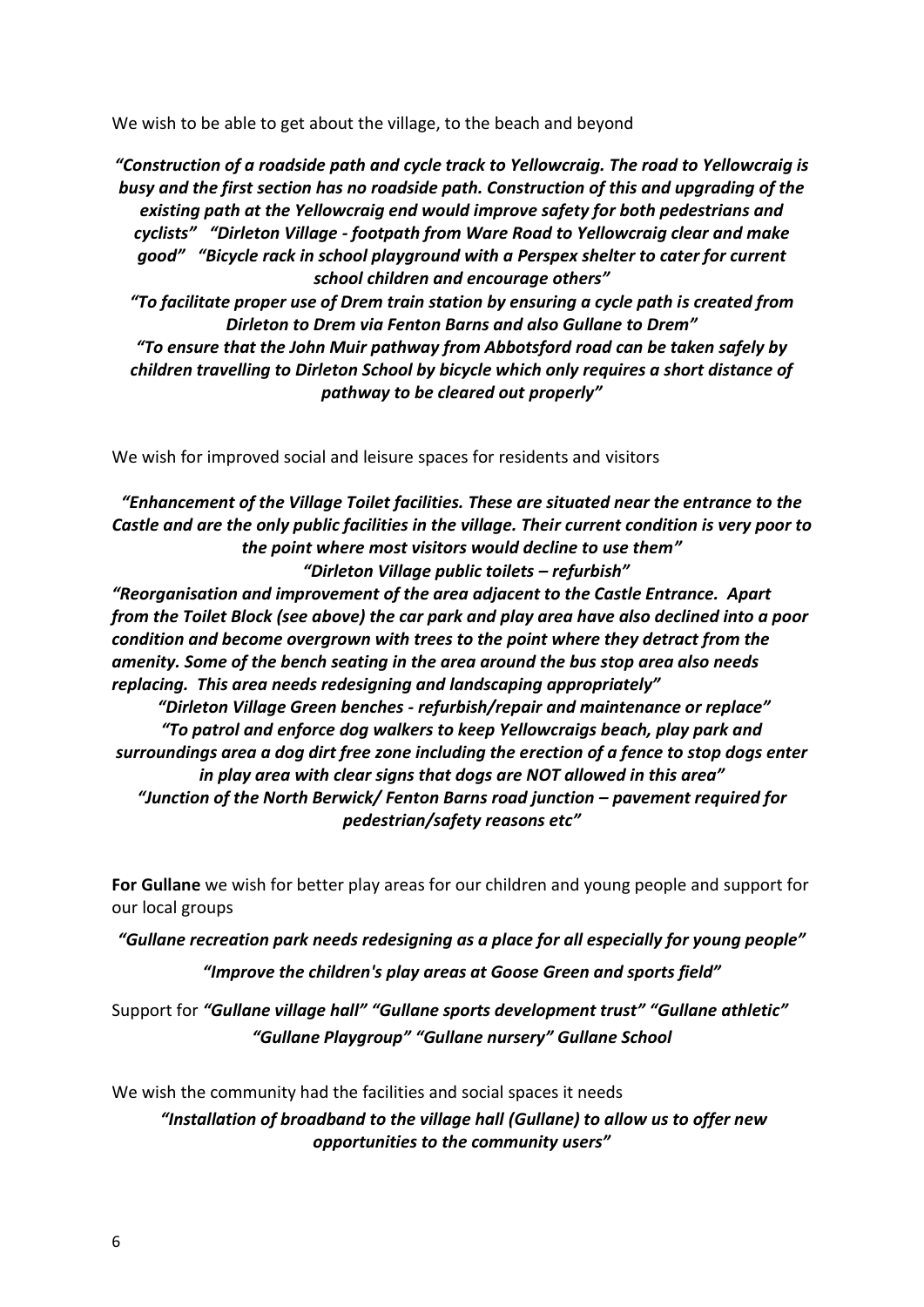*"Installation of a biomass boiler in Gullane village hall to allow us to reduce our carbon footprint and to sustain a viable and ecological heating system for the future of the hall" "Installation of a mobile hoist to make the disabled toilet in the village hall (Gullane) fully accessible" "Create a community garden in the space between the tennis courts and village hall" "Better toilets at beach in Gullane" "Facilities - a proper toilet block near the beach car park" "the sight of an occasional policeman" "Improve the lighting in side streets as some have very little or low levels of street lights"*

We wish to get around our local area safely and be able to use sustainable transport options. We want to achieve this by....

Placing traffic calming measures in Gullane High street

*"Gullane Village – A198 speed limit extension westwards/ traffic calming measures" "Safer crossing by lane at main road in Gullane" " "Installation of new pelican crossing on Gullane Main Street at the lane leading to the Medical Centre and Day Care Centre. This would assist all age groups including children outwith school hours and term times in crossing the busy main road on the way to the new all weather sports facility next to the school" "perhaps a lower speed limit in the main street in Gullane" "lower speed limits in ALL villages"*

Improving our access in and around the local area by creating or upgrading paths for cycling

*"Cycle path upgraded from Gullane to North Berwick" ""Cycle path to Drem from Gullane" "A safe cycle route linking the villages would be wonderful. A safe route from North Berwick to Dirleton to Gullane then onwards to Drem station would also be fantastic" "I want safe cycle paths for families. The pavement from Dirleton to North Berwick is not a safe cycle route for kids"*

*"Help catchment kids cycle to school by Improving the path under the power lines between ware road and the 9th tee corner of the west links. It takes an hour to push and cycle from Westerdunes park it could take 30 minutes and provide a very healthy start to the day. I wish for this 3 times"*

Making it easy for us to choose public transport

*"Improve public transport across the county as currently most routes are only east to west not north to South" "Increase public parking at the railway stations at Drem and Longniddry"*

**For Drem** we wish for more social spaces and activities in our community

*"A play park for the children" "A safe cycle route away from the road from Drem to Gullane" "A shop and/or a cafe at that station that creates a social space for people to meet"*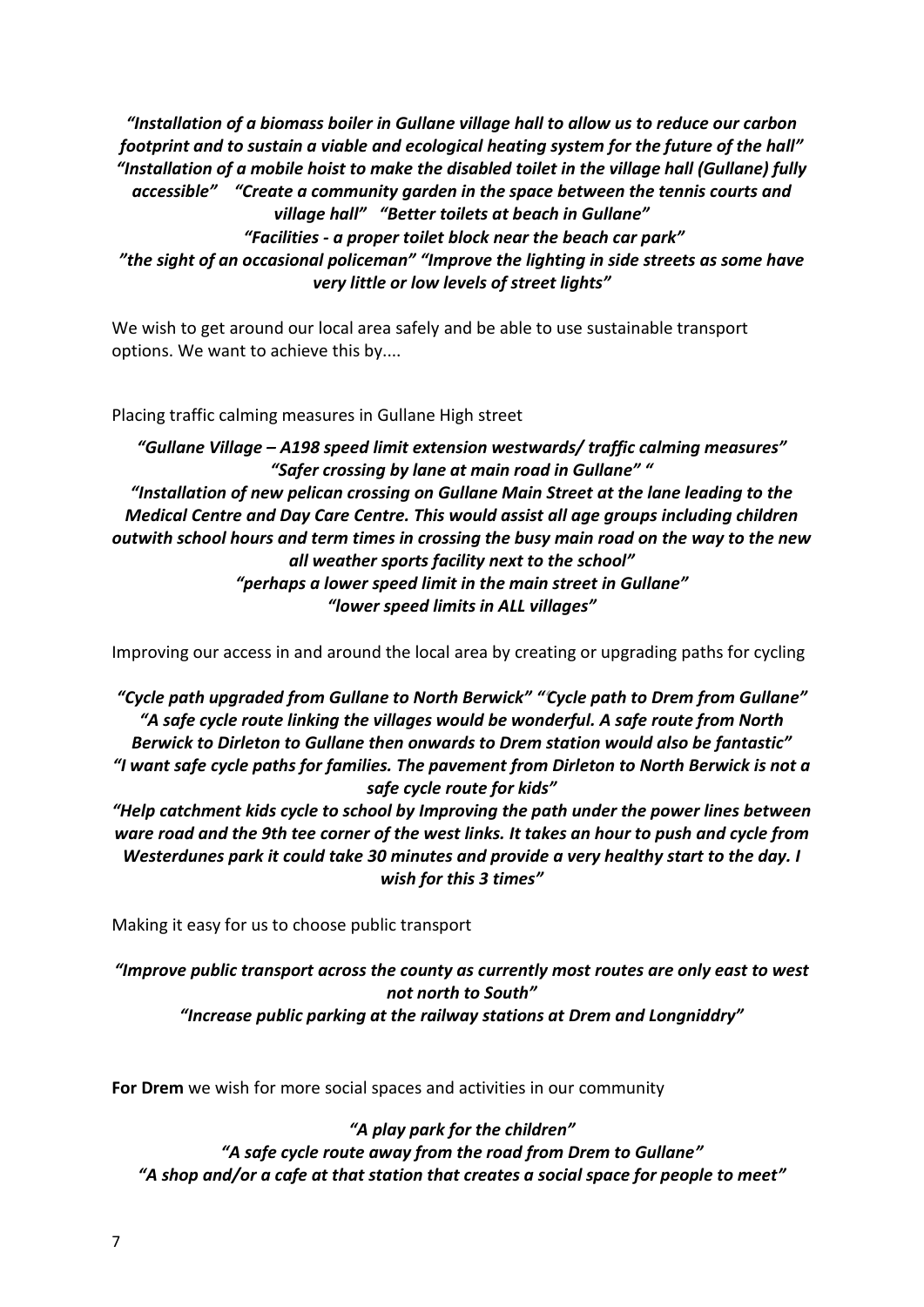## **For North Berwick Town we wish for.....**

**The Lime Grove Area** to have a way of communicating with residents, more bins, traffic calming measures and the securing of a derelict site

*"A small community notice board (a resident has agreed it can be placed on their fence)" "At least one waste/litter bin (street has none, but is very popular with dog walkers)" "Road narrowing or similar traffic calming at the Tantallon Road gateway to NB" "Tidying up and securing of former Rhodes ground-care site (increasingly derelict)"*

**The Law Area** to have better off road parking, safer roads and more support from the community for local events

#### *"Improve off-street parking opposite Law View in Lochbridge Road" "Safer vehicular access from Lochbridge Road onto Dunbar Road" "Tidying up of recycling area beside Loco in Lochbridge Road" "Support from the community" "support to help at Open Days"*

**North Berwick Harbour** to have changing facilities which includes showers and toilets, and for the railings to be replaced

#### *"Harbour / Beach changing facilities (showers & toilets included) that are not connected to the yacht club" "Changing rooms at the harbour" "Changing units for people using the harbour area" "Replaced corroded handrails around harbour area"*

**The beaches** to have drop off parking, swimming facilities including places to change/ shower and a restriction on when dogs can use the space too. We wish that beaches were protected from erosion by having appropriate coastal defences in place

*"Tidal pool for swimming in" "Reinstate the outdoor swimming pool at the harbour" "A drop off area at the beach where you can park for 5 mins to unload people/ things"*

*"Make a designated area of the beach dog free. I'm fed up of dogs stealing my kids food and sniffing around their faces when we're having a picnic" "No dogs on parts of the beach during summer season"*

*"Outdoor showers at beach" "Public toilets/changing facilities by the East beach" "Outdoor showers at the beaches" "Changing facilities for beach, water sport users" "bring back the old beach huts"*

*"Costal defences. road and pavement repairs" "Extend costal defences"*

**The Beach Wheelchair Project** to recruit staff and volunteers, and for the project to roll out across the Coastal Ward and beyond. We also wish that they project had a permanent home with the facilities in needs to provide an even better service

*"To find a part time volunteer co-ordinator for beach wheelchairs (seasonal)"*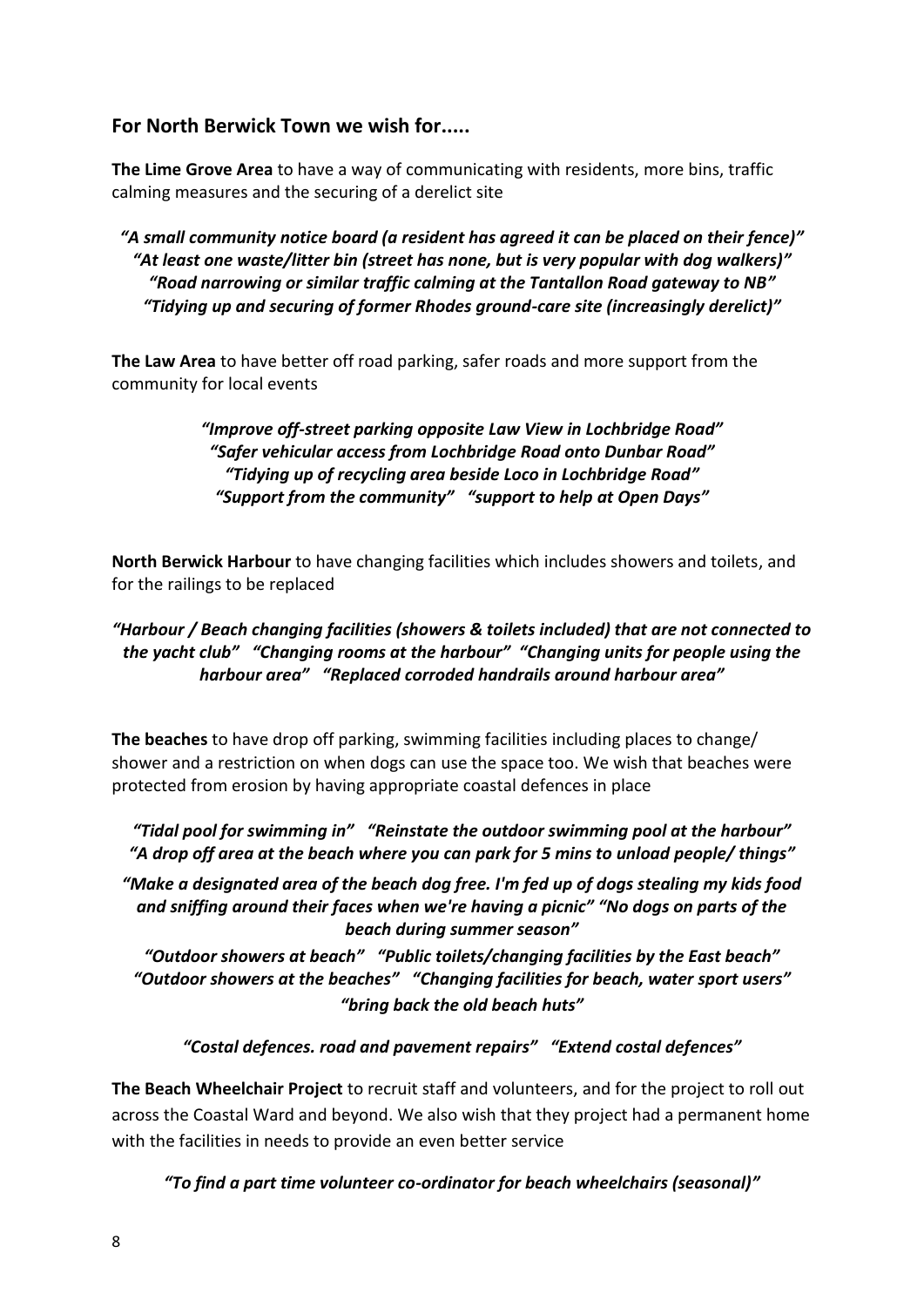*"To fund a part time booking line co-ordinator for beach wheelchairs" "To roll out beach wheelchairs along the coast" "More locations for beach wheelchairs - Yellowcraigs for instance" "Development funding to roll out Wheelchairs on the beach" "Development funding to roll out Beach Wheelchairs along the coast"*

*"Would be great for the Beach Wheelchairs to have a permanent home" "Purpose built facility for wheelchairs on the beach with hoist" "Hoist facility for beach wheelchairs"* "Better building than a beach hut so they could have power - hoist and *electric beach chairs" "The sand wheelchair"*

#### *"Support for beach wheelchairs by: disabled parking space for people who had booked a beach chair""People park on Tantallon terrace and near harbour where disabled people could park"*

North Berwick was an accessible town with access to the beach and harbour, the shops and high street, and the Law

*"North Berwick to work towards becoming an accessible town" "More access for disabled" "Disabled toilets (wheelchair access)" "disabled toilets at the harbour" "Easy access to the beach for wheelchairs" "To provide a purpose built disabled toilet with a hoist within the harbour/ seabird centre area" "More disabled parking in Fourth Street and next to the beach hut for disabled wheelchairs" "Access on to boats for disabled people" "Disabled access to Galoways Pier" "Wheelchairs on country paths too, safe ones e.g. Curling the Law fenced up & down" "Better access to e.g. swimming pool" "Changing rooms for disabled and signage for library disabled toilet facilities (that has a hoist) as visitors will not know about this" "Wheelchair access to local shops and Why Not (Tourist info)" "To have an accessible information point- not the library"*

*"Wider pavements – audit of pavements and plan to widen. Particularly Law Road and High Street"*

North Berwick High Street was pedestrianised at peak times and that there was greater variety of shops, more small business and an information centre

#### *"Pedestrianisation of the high street (weekends only)" ""Pedestrianise the high street" "close off high st pedestrian only and park and ride properly"*

*"Better shops (not charity ones)" "Men's clothes shop in town"* **"Encourage small businesses and shops by lowering rates and rents in high street"** *"easily accessible info centre that covered more" "proper easily accessible info centre" "Trees planted in the High Street (Where possible)"*

We wish for the Lodge.....

*"Get rid of the birds in the Lodge" "Fun activities in the lodge grounds ie, Trampolines" "A permanent cafe in the lodge grounds"*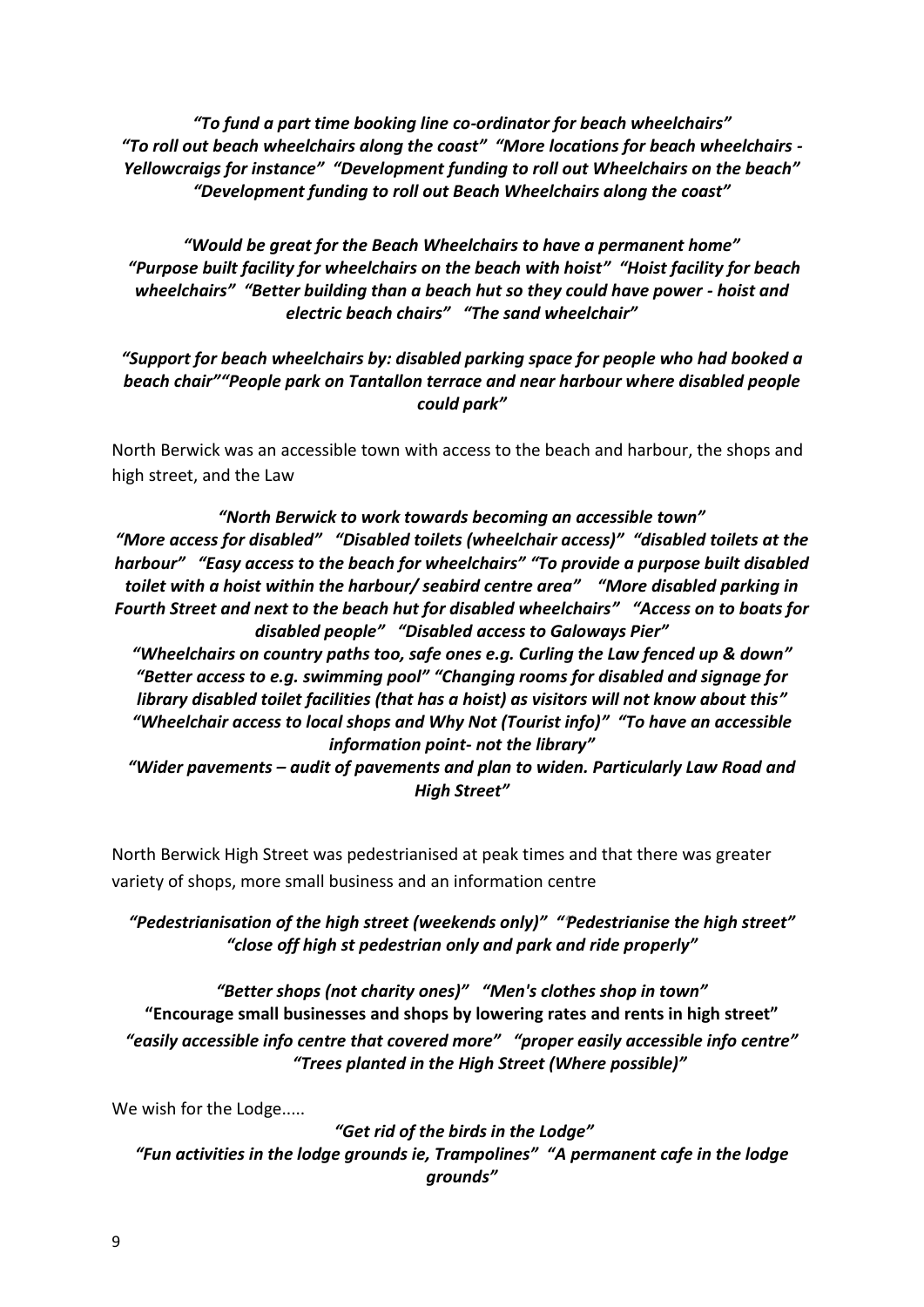Other wishes for the Town are

*"To reinstate the fallen gravestones in Kirkports Graveyard*" *"More police on beat"*

#### **For North Berwick Coastal Area we wish.....**

That everyone living in and visiting the Coastal Area has a range of social and leisure facilities and services they can use at times that suit them. This includes making better use of existing social spaces such as the Sports Centre and building new spaces such as an Arts centre. We would like a wider range of activities, events and groups along with more seating, bins and toilets too

to improve sports and leisure facilities...

#### *"Longer opening hours at the sports centre, especially at the weekends would help various sports clubs" "Cheaper hire of sports hall would also make sports clubs more accessible" "Flumes to be added to the swimming pool" "Squash courts" "A yoga centre"*

That we had a multi-use facility for the Arts

#### *"£20,000 for second phase of feasibility study - site investigation" "Attract Fundraisers and patrons (friends of the Arts Centre Group)" "Clarity re possible sites to investigate (so many variables due to future development in the town)"*

*"Arts Centre" "Arts centre for groups to use and put on shows with a proper stage and audience area" "Vibrant Arts Community" "North Berwick has fantastic facilities. Converting an existing building into a community arts hub would be great" "Cinema/Theatre/Dance/Performing Arts" "Cinema/theatre space" "State of the art technical arts spaces " "Exhibition space" "Art Centre/ Cinema" "An arts centre for visual, music and drama" "Cinema" "A small theatre/arts centre" "proper cinema, theatre, arts hub, gardening hub, art workshops"*

For more activities, events and groups

*"A rock choir!" "Bingo" "more community initiatives that get people together such as community gardening, theatre, cinema" "Indoor curling rink" "Winter ice rink/curling rink" "free and comfortable place to meet" "outdoor fresh produce market " "events promoting local crafts"*

For more seating, bins and toilets

*"More public seating" "More public seating" "An additional seat outside the hope rooms (on other side from existing seat which should also be repaired)"*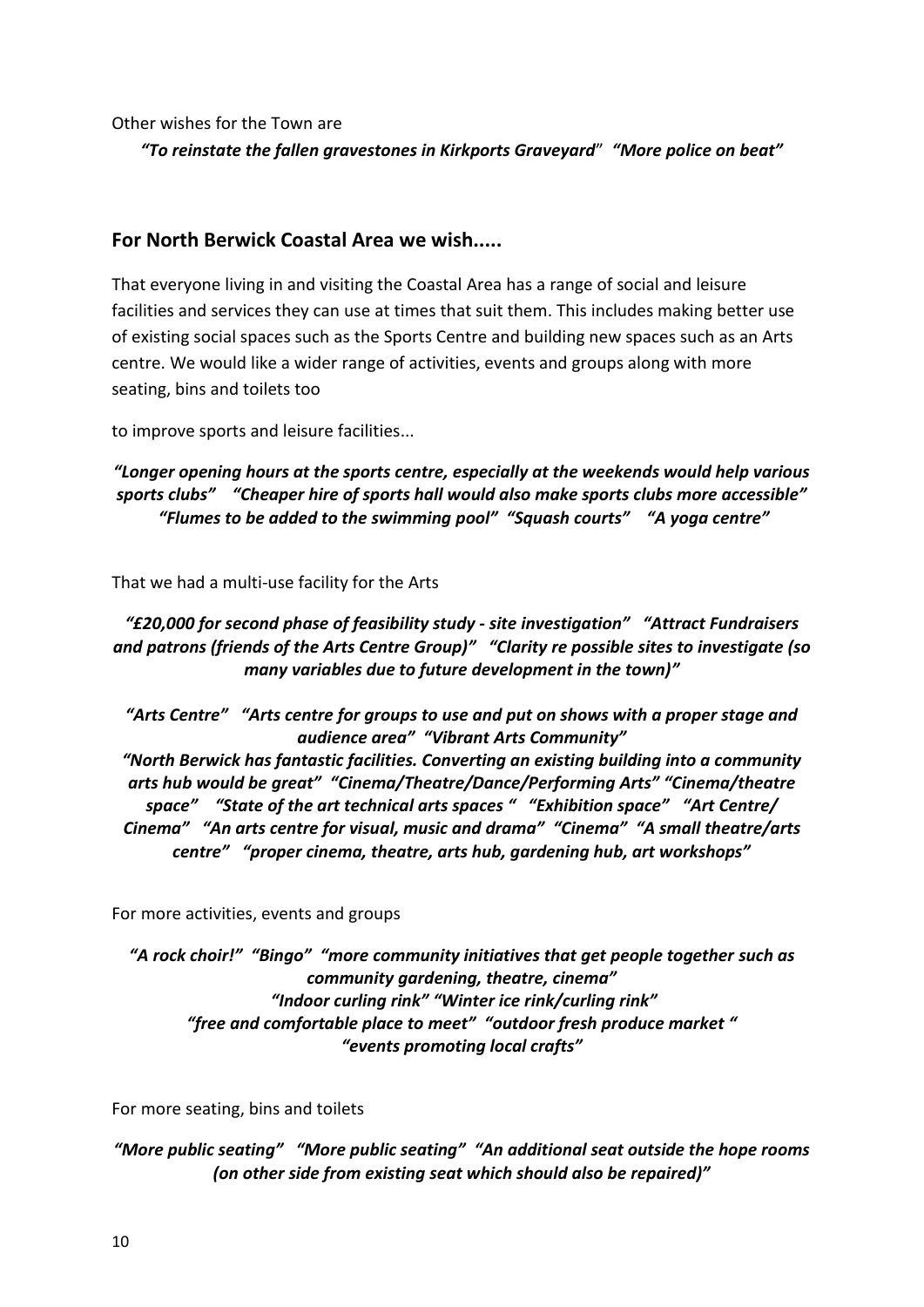*"Picnic benches at recreation park"*

*"More bins and recycling bins which are emptied more often" "More Big Belly bins" "more bins around the beach and play parks" "more dog poo bins generally" "Seagull proof waste bins" "Seagull-proof bins and better facilities for recycling for visitors to the area"*

*"Better toilet facilities" "Toilets at West End/ Railway" "Toilets at the station in North Berwick" "Toilets at the beach and at the station" "Toilets all year round in lodge grounds" "Public toilets at putting green on west beach. Not possible to pack up beach stuff and kids, then head to quality street just to use the toilet" "Toilets at West Beach and East Beach in north Berwick"*

**Making the North Berwick Coastal Ward easier to get around by improving....**

Parking, signage and enforcement measures

*"Better parking" "Improve parking options" "Extend town centre parking" " Improving parking facilities, park + ride, proper signage, better bus service, shuttle bus from station"*

*"More parking in the town Tourist information /signage in the Town" "Good signage for car parking facilities" "Better signage for parking at weekends eg Rugby Ground, community centre" "Better signage to stop parking on single yellow lines during day"*

*"No paying for neighbouring coastal car parks" "No parking fees for beaches"*

*"More traffic wardens"*

#### Pavements

*"To improve pavements in North Berwick" "Improve the pavements, reduce the parking and put in crossings in the High Street" "Wider pavements"*

Public transport

*"Reliable affordable quality and frequent buses and similar for trains"*

*"Better public transport across East Lothian" "Better public transport to Edinburgh Royal Infirmary"*

*"Frequent town bus service that would encourage people to park and ride or leave their car at home" "Local North Berwick bus service for around town" "Transport service to regularly connect edges of towns (e.g. north Berwick) and nearby villages to town Centre to reduce reliance on car and provide greater freedom for elderly residents - e.g. electric mini-bus or similar"*

*"Re-extend Edinburgh bus services to start/terminate opposite Lime Grove"*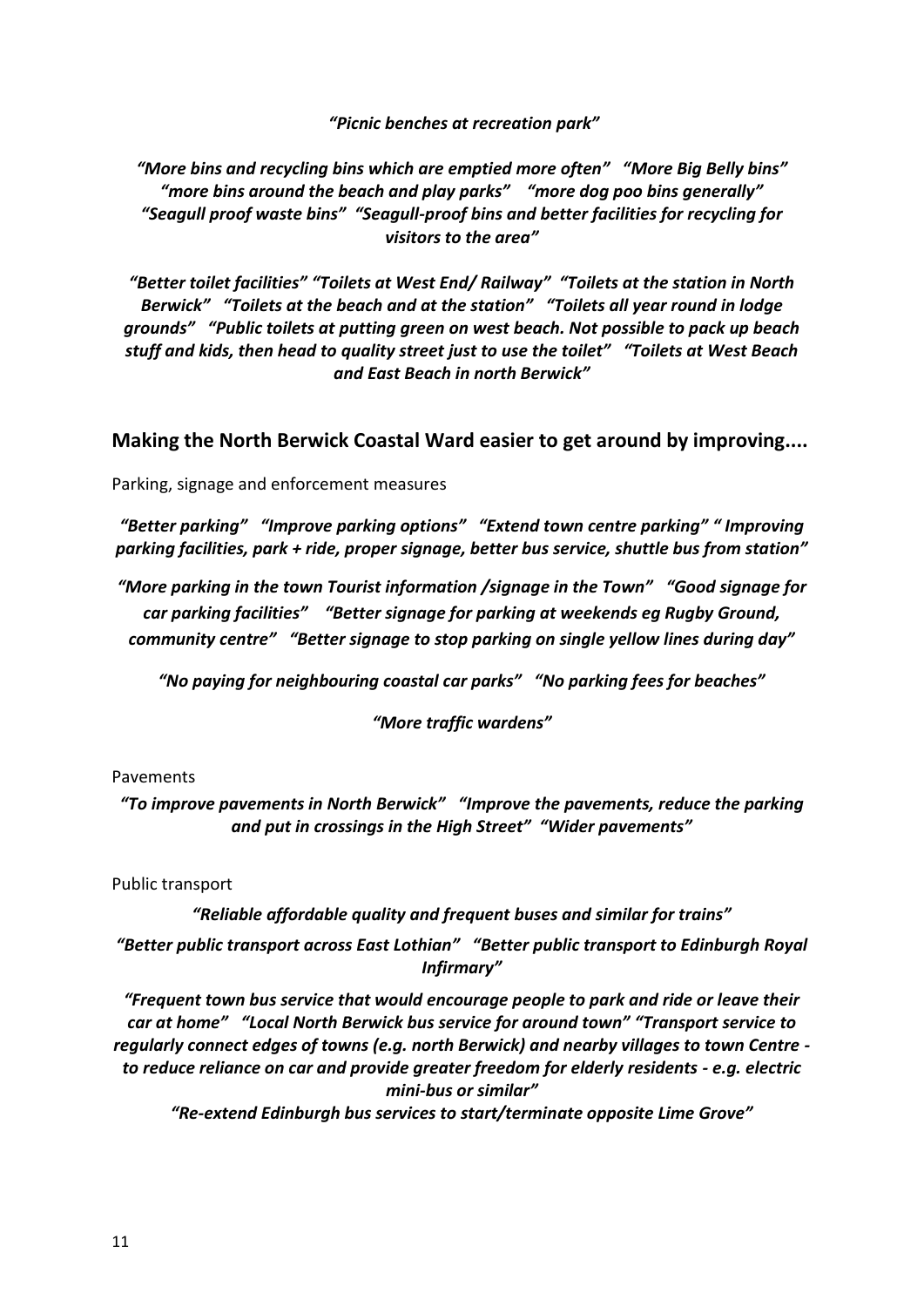*"Increasing train provision for commuters" "Provision of a later train service on Fridays and Saturdays to North Berwick from Edinburgh like the one during the festival all year round would be great" "far earlier start to Sunday train service"*

*"Park and Ride facility for high season" "Park and ride scheme with either regular shuttle buses or a tourist train"*

*"Car ferry to Fife"*

Our options to choose cycling and walking and making more routes and making existing routes and roads safer

#### *"Anything to decrease car use"*

*"Dedicated cycling facilities" "Provide safer cycle routes" "Improved cycle paths"*

*"More cyclepaths and safer active routes to schools"*

*"Audit of paths in 'recreational' areas such as the Glen to ensure safe access for all"*

*"Integrated path network that would allow for pedestrians, dog-walkers and leisure cyclists to travel throughout the area without having to use the roads"*

*"Provision of a good quality off-road or dedicated cycle path network to provide safe cycle routes throughout towns and to connect towns and villages in area - as well as safe cycling environment for locals encouraging health and wellbeing, it could be promoted as a facility for tourists in addition to our other tourist attractions"*

*"Safe off-road paths for cycling and walking along the coast" "Off road cycle paths linking cluster towns and villages to high school" "Cycle paths linking towns and villages not on the train line to major stations"*

**"Make the high street more pedestrian friendly"** *"20mph speed restrictions in residential areas"**"20mph speed limit throughout the town or at least every major road near the school"*

*"More zebra crossing at key points ie the rec, 3g pitch, tennis courts, beach road etc..." " Safe road crossings as part of an improved traffic management policy in North Berwick and other towns that encourages cars being left at home"*

Finally we wish for more attention to be given to our roads

*"Far more attention given to pot-holes on side roads - some are very bad"*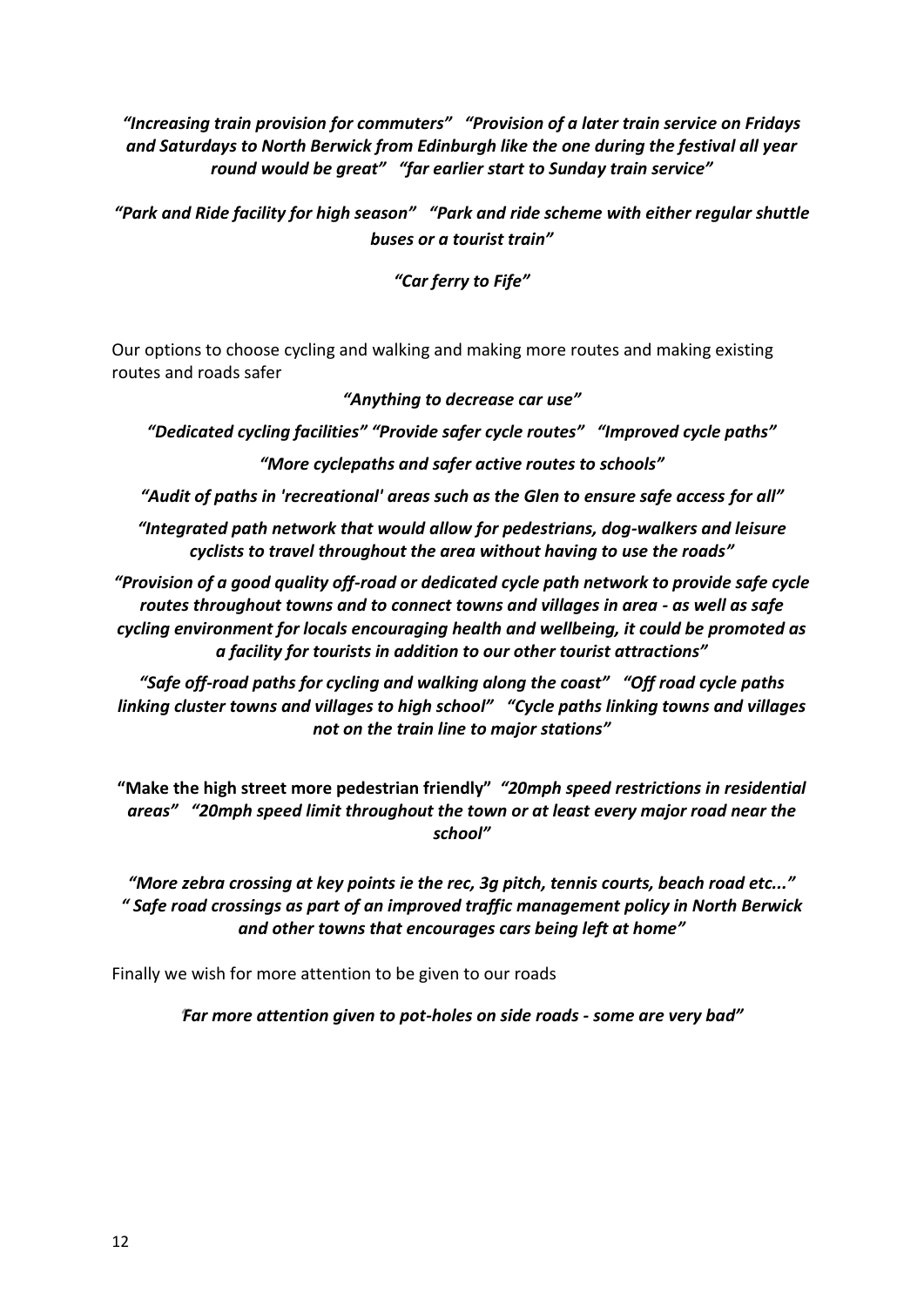**We wish for improved health facilities including general practice, mental health, support and dental services across the Coastal Ward** 

*"New Doctor's surgery and more doctors" "Additional GP surgery" "new larger health centre" "A larger, more accommodating doctors surgery" "Increase access to locally provided services and provide space for consultation and treatment" "Replace local health services that have been lost such as chiropody and physiotherapy"*

*"If we took a wider view of who mental health issues affect-ie not just a parent- but their children, (now and in future,) perhaps as a community we could offer a more comprehensive support package to try to break cycles of illness and distress, and to respond appropriately" "More services for mental health"*

*"A cafe for people with support needs,(ie mental health issues) staffed by people with support needs. Offering peer support, crisis support, help from relevant services, reducing social isolation, training to help people become more employable"*

*"Expansion to school NHS dental services"*

#### **For local housing development we wish for...**

#### More

*"Good quality affordable housing - lots of it!" "Build affordable housing for local people" "With holiday rentals booming it is essential that local people on lower incomes can rent property at a reasonable price and with secure tenancies. (Everything built should have a sensible mix of social and private housing together)" "Local people should be offered local ELC properties" "More affordable housing for young local people"*

#### And less

*"Absolutely NO MORE houses built on the exterior of North Berwick without thinking and acting on the infrastructure first" "Stop building large, expensive houses" "Stop building more housing estates- our local services are in danger of being overwhelmed" "No more new houses!" "No more homes built in North Berwick" "No further new house building unless social housing"*

#### **For our communities we wish for...**

Better local information and opportunities to participate in local decision making

*"Booklet to say what is on" "Area Partnership to be consulted on any aspects of "change" across the Ward" "democratic, transparent town decision-making processes"*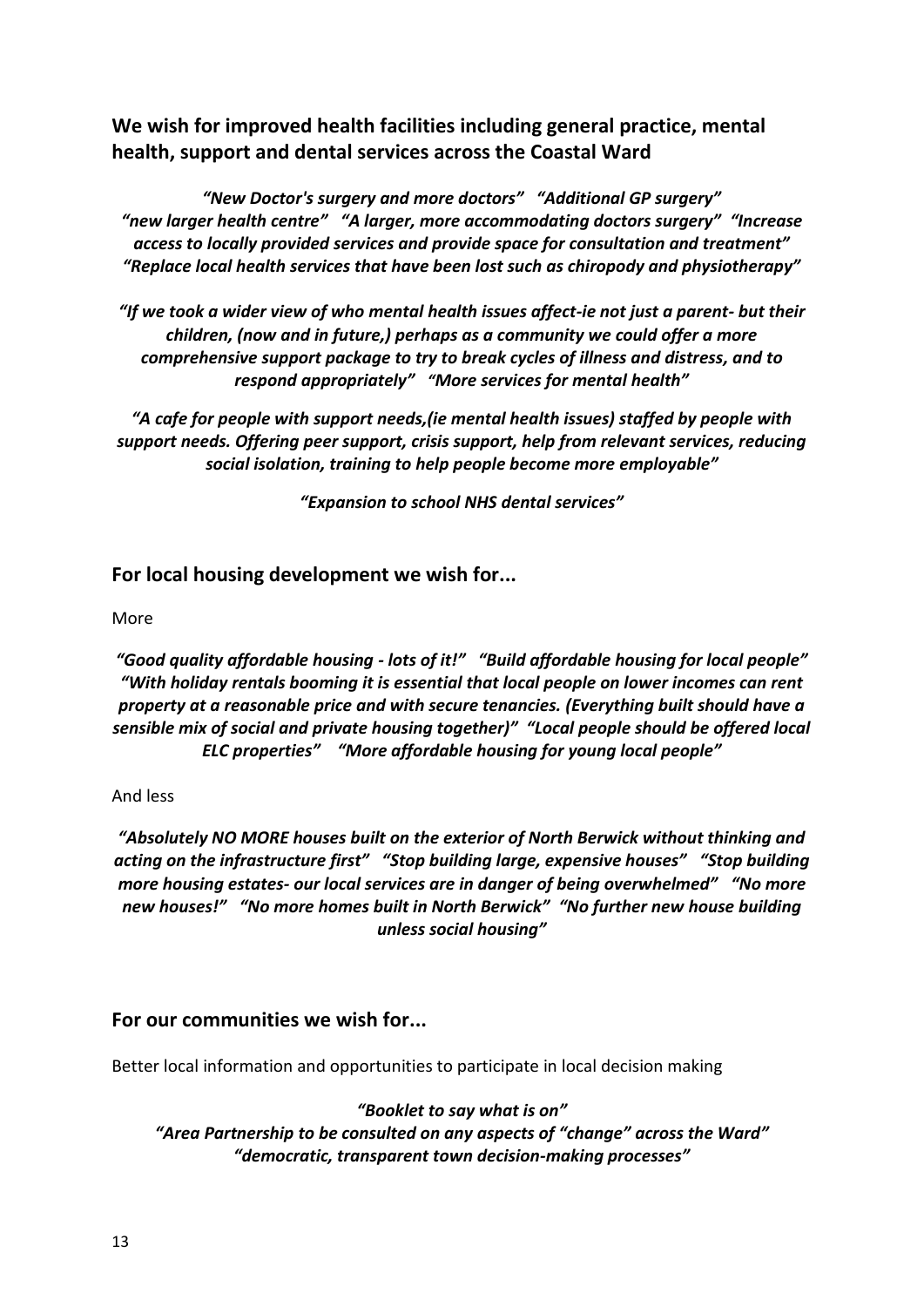Equality and cohesion

*"Less stigma" "Community spirit" "Community bonding" "No class difference" "For poor folk All ages Keep area down in price or where it is" "Creation of free adult education provision (so that poorer can access rather than paid night classes)" "Reduce the socio-economic divide or at least remember there are people living in poverty IN NORTH BERWICK"*

More people to volunteer

*"Big shortage of volunteer parents to run cubs/guides/swimming. Maybe offer some incentives?" "More help and accessibility for elderly and disabled folk" "Would love to see more people encouraged to volunteer at Beavers, Cubs, Scouts, Rainbows, Brownies etc.... - there are waiting lists for them all and a lot of people with time on their hands"*

More local office spaces

*"more office space with flexible hot-desking arrangements"*

More funding and support for local groups

*"Community fundraising and volunteering" "Help and advice to access funding" "Funding to support vulnerable groups.." "more funding" "More funding for groups of young or old folk- perhaps transport wise"*

*"Community centre to support groups by offering free space for first year to help New projects flourish" "Sustainability" "Promotion of their work, who's doing what and where?"*

*"ELC should commit to funding key voluntary organisations with 3 year funding rather than the current one, which does not encourage good forward planning and increases stress. They cannot keep expecting the same level of services with static budgets" "Co-ordination so that groups can share information and resources"*

*"Organisational development support for village halls on site so they can become sustainable"*

*"A go-to person to help groups set-up to provide guidance for formalities, financial support available and legal requirements"*

*"Coordinated help for groups to access premises or find means of creating new premises suitable to requirements"*

*"Help groups with communication/promotion - including communication/links with similar groups throughout county and beyond to share ideas/solve problems"*